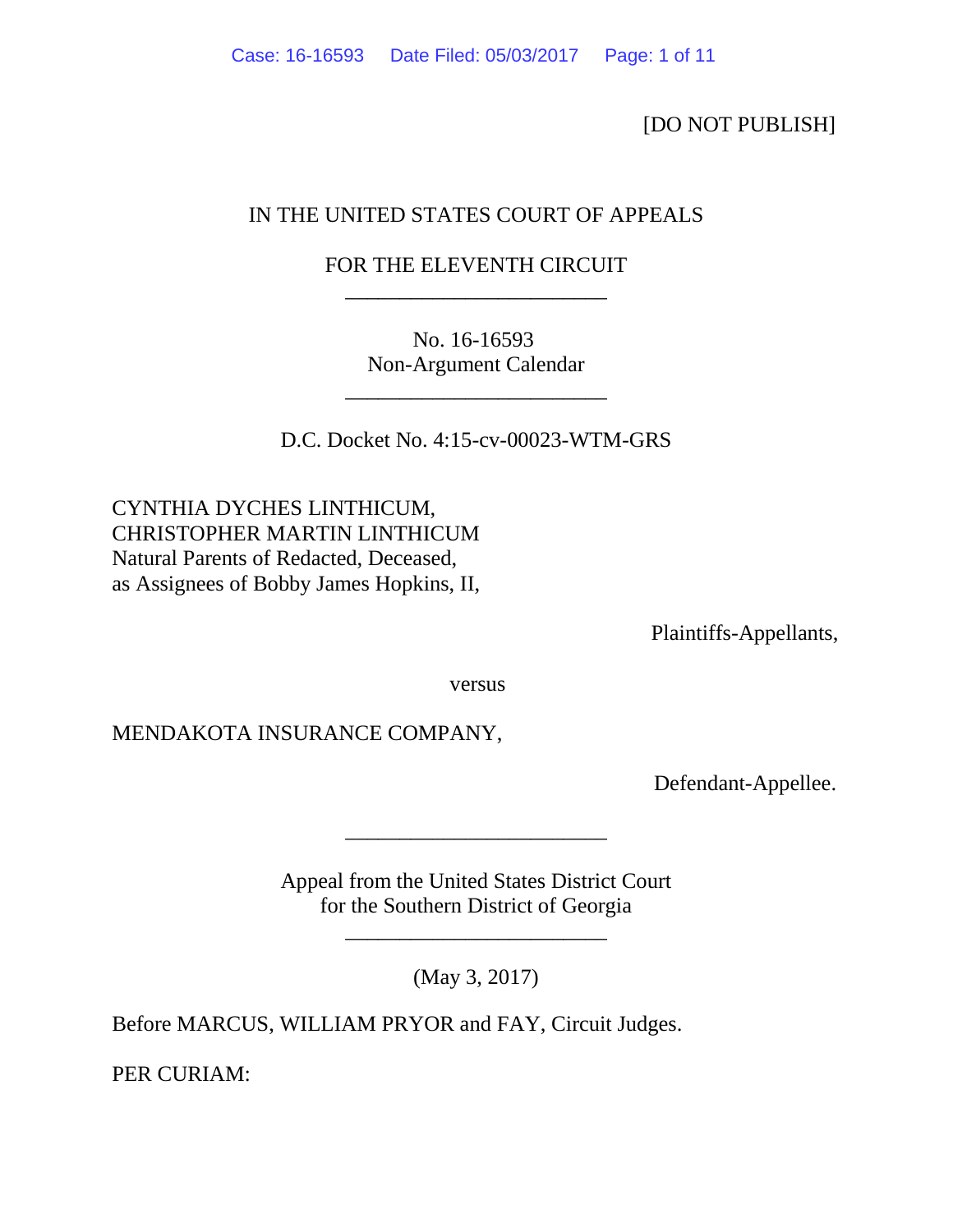Cynthia and Christopher Linthicum appeal the summary judgment in favor of Mendakota Insurance Company, which issued an automobile liability insurance policy to Bobby James Hopkins II that was in effect when he struck and killed the Linthicums' 11-year-old son. The Linthicums, as Hopkins's assignees, sued Mendakota Insurance for its alleged bad faith in failing to accept a time-limited offer to settle their wrongful death claim for the limits of Hopkins's insurance policy. The district court ruled that Mendakota Insurance did not act in bad faith because the offer left unresolved a potential claim for the child's pain and suffering. We affirm.

### **I. BACKGROUND**

Hopkins's wife reported the accident to Mendakota Insurance, who assigned the case to an adjuster, Kate Moulton. Moulton, with approval from her supervisor, set a pending reserve for the maximum amount of Hopkins's policy, \$25,000, and recorded that liability was "probable." Moulton notified Hopkins of his potential liability for any amounts in excess of his policy limits.

The accident involved, in the words of the Linthicums' expert witness, "bad facts." Hopkins, who was driving while intoxicated, struck the Linthicums' son while he was crossing the street with his older brother, fled the scene, and took his car to a body shop for repair. According to the Linthicums, their son lived "under an hour" after the accident.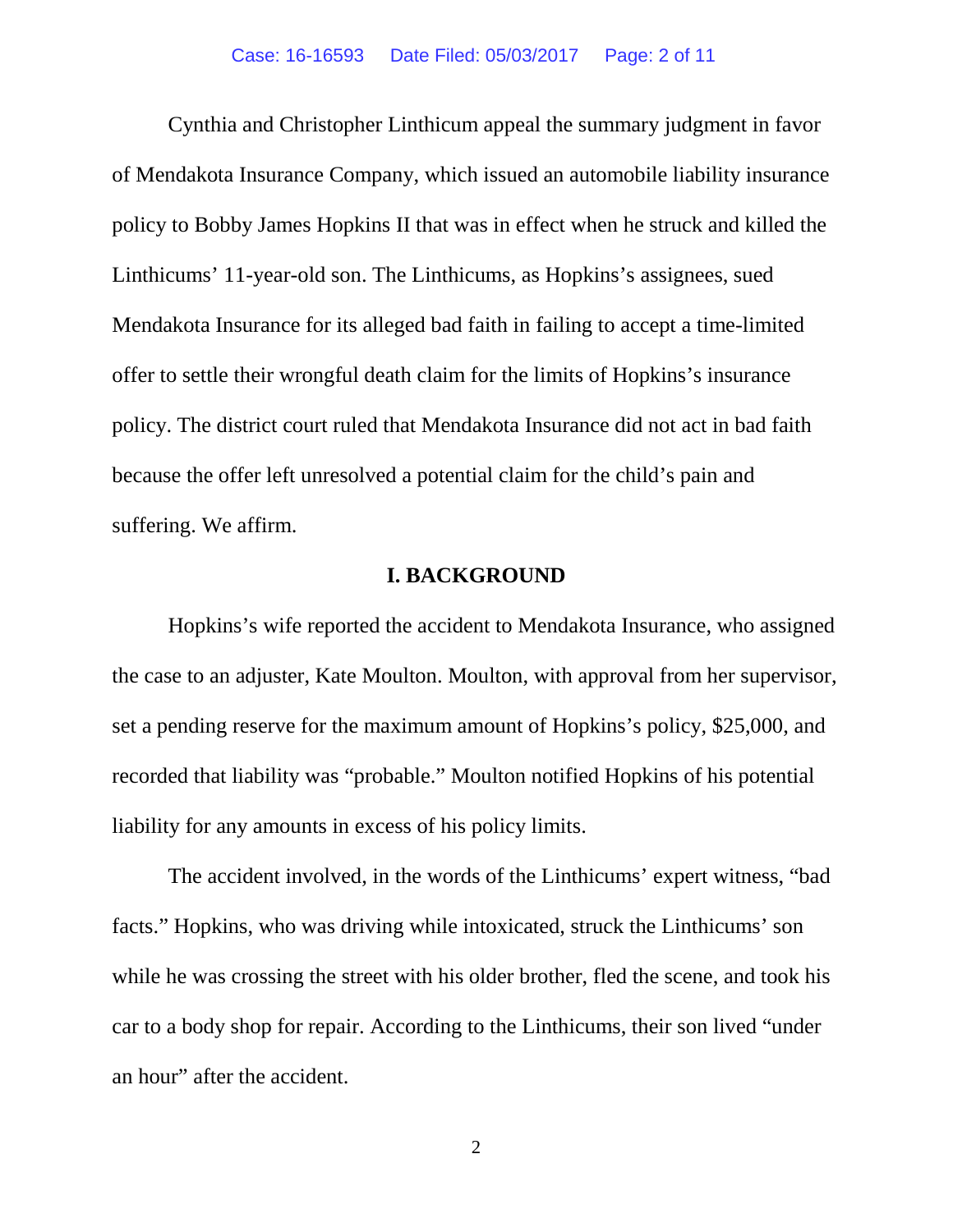The Linthicums' retained an attorney, Tom Bordeaux, who sent a letter of representation to Mendakota Insurance. On July 25, 2008, Moulton called Bordeaux who, Moulton recorded, "stated he [had] other avenues to pursue re[garding] ins[urance] (IE dram shop), so [he was] not . . . ready to accept [Hopkins's policy] limits quite yet" and would "be filing [a] claim on [the brother's] behalf." Bordeaux's notes of the conversation stated that he would "at some point . . . be making a demand for the policy limits but . . . [was] waiting to see about the criminal action."

On August 7, 2008, Moulton mailed Bordeaux a letter that disclosed the limits of liability and contained a copy of Hopkins's insurance policy. On September 29, 2008, Moulton called Bordeaux and left a voice message, but he did not return the call.

On October 8, 2008, Moulton called Bordeaux. Moulton recorded that Bordeaux agreed to review and "sign [a] limited release." Bordeaux's notes reflected that he had asked "whether this is simply going to be a matter of [him] writing a letter and them sending the checks in these claims (plural) and [Moulton] said yes"; that he inquired if he "could settle [the child's] case—which is both a wrongful death claim and an estate claim—without getting the estate probated"; and that he "need[ed] to think this through thoroughly . . . [to] make sure that we're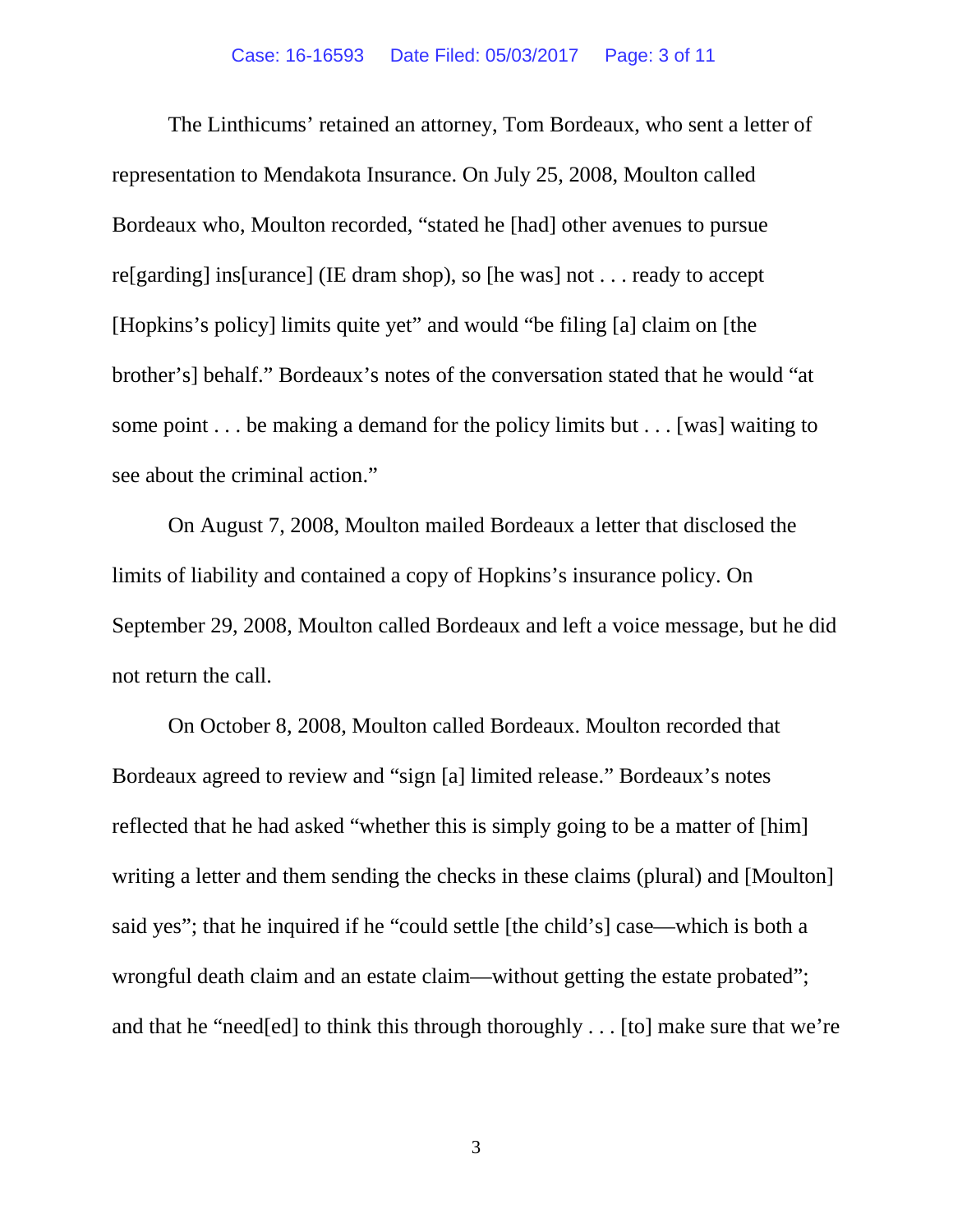not sliding one claim over the other" or "just end up paying the funeral home and the hospital."

The next day, Moulton sent Bordeaux a letter by facsimile that tendered the limits of Hopkins's policy "to settle the case of Cynthia and Christopher Linthicum, Natural Parents of . . ., A Minor, Deceased." Moulton also sent a release for the parents to sign.

Moulton remained in contact with Bordeaux. According to Moulton's notes, she spoke with Bordeaux on January 21, 2009, and he said that the "case is 'on hold' pending the criminal prosecution" and he "[had] no info on [a] trial date." Moulton left messages on Bordeaux's voice mail on March 17, June 22, and August 12. On August 27, 2009, Moulton spoke with Bordeaux's assistant, who stated that Hopkins's trial had been continued and that Bordeaux "[would] not be able to conclude matters pending [the] outcome of . . . trial." Moulton also spoke with Bordeaux's assistant on December 4, 2009, who stated that the trial date "[had] been pushed out further" to "sometime in [20]10."

On May 12, 2010, Bordeaux mailed Moulton a letter "demand[ing] the limits of [the] policy . . . [for] \$25,000.00, in full and final settlement of [the Linthicums'] claims for the wrongful death of their child" in exchange for the "execut[ion of] a full release of . . . all claims for the wrongful death . . . ." Bordeaux demanded notice, "in writing, by 5 p.m. EDT on May 24, 2010, of . . .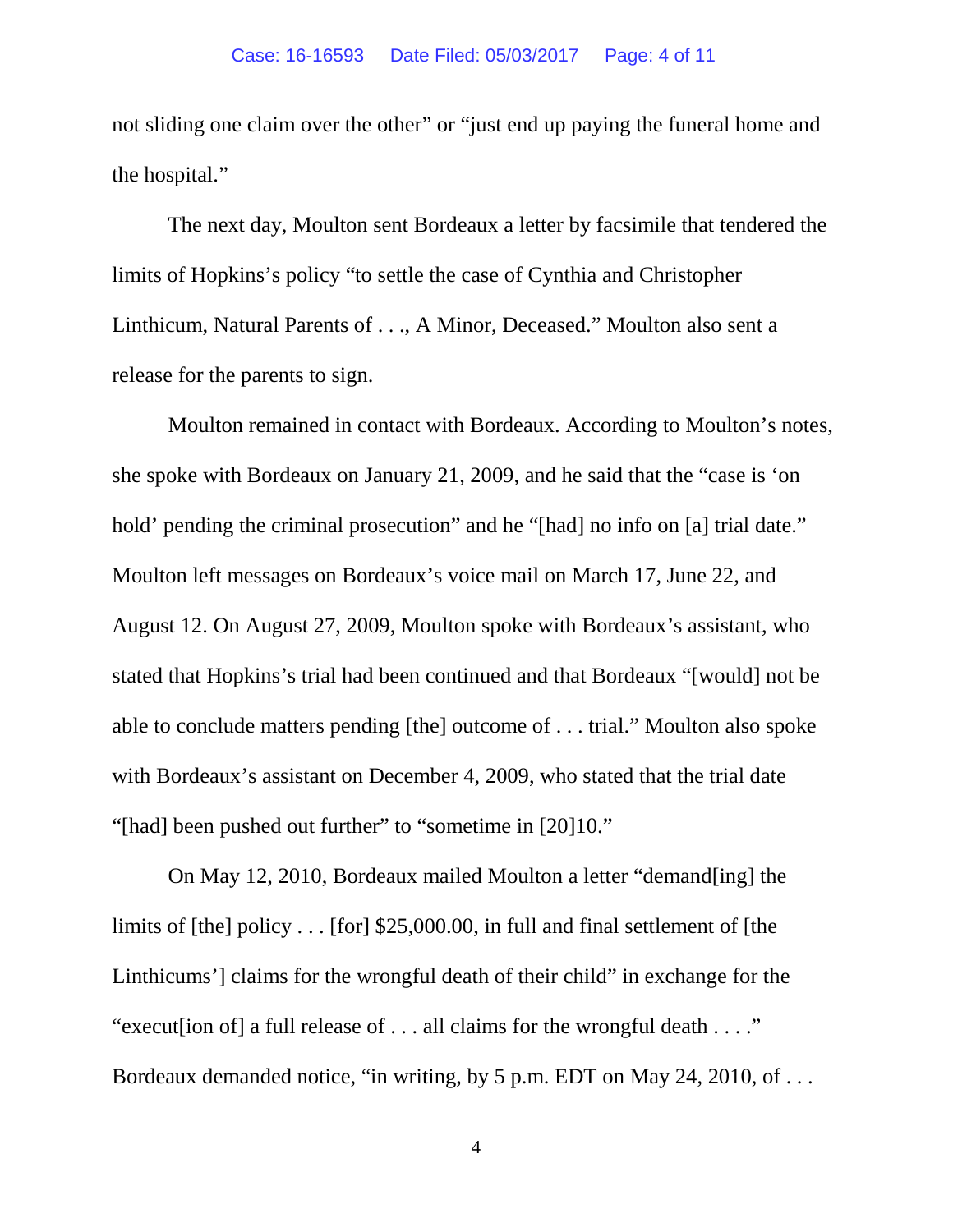acceptance," or the offer would be "automatically withdrawn as of that time" and a "suit [filed] against Mr. Hopkins." Mendakota Insurance received the letter on May 17, 2010. Moulton did not respond to the offer.

On June 15, 2010, Moulton received a copy of the Linthicums' complaint, which sought damages for the wrongful death of their son. Moulton called Bordeaux and told his assistant that Mendakota Insurance had already tendered the policy limits for the claim.

On June 16, 2010, Bordeaux mailed Moulton a letter that stated she had failed to respond to the "very specific proposal to settle" and, in the meantime, "the two year statute of limitations [had expired] on the wrongful death claim." Bordeaux acknowledged that Moulton had "some 20 months ago" offered to "settle significantly more than the wrongful death claim" because the release included "any and all claims, demands, damages, costs, expenses, loss of services, actions and causes of actions" belonging to the Linthicums for "*all* personal injury, disability, property damage, loss or damages of any kind" and "demanded indemnification as to 'any additional sum of money . . . pa[id] on account of the injuries to'" their son. The "letter of May 12, 2010," Bordeaux explained, "proposed to settle the wrongful death claims only."

The Linthicums agreed to settle the wrongful death action for \$1.2 million, and in exchange Hopkins assigned to the Linthicums any claim that he might have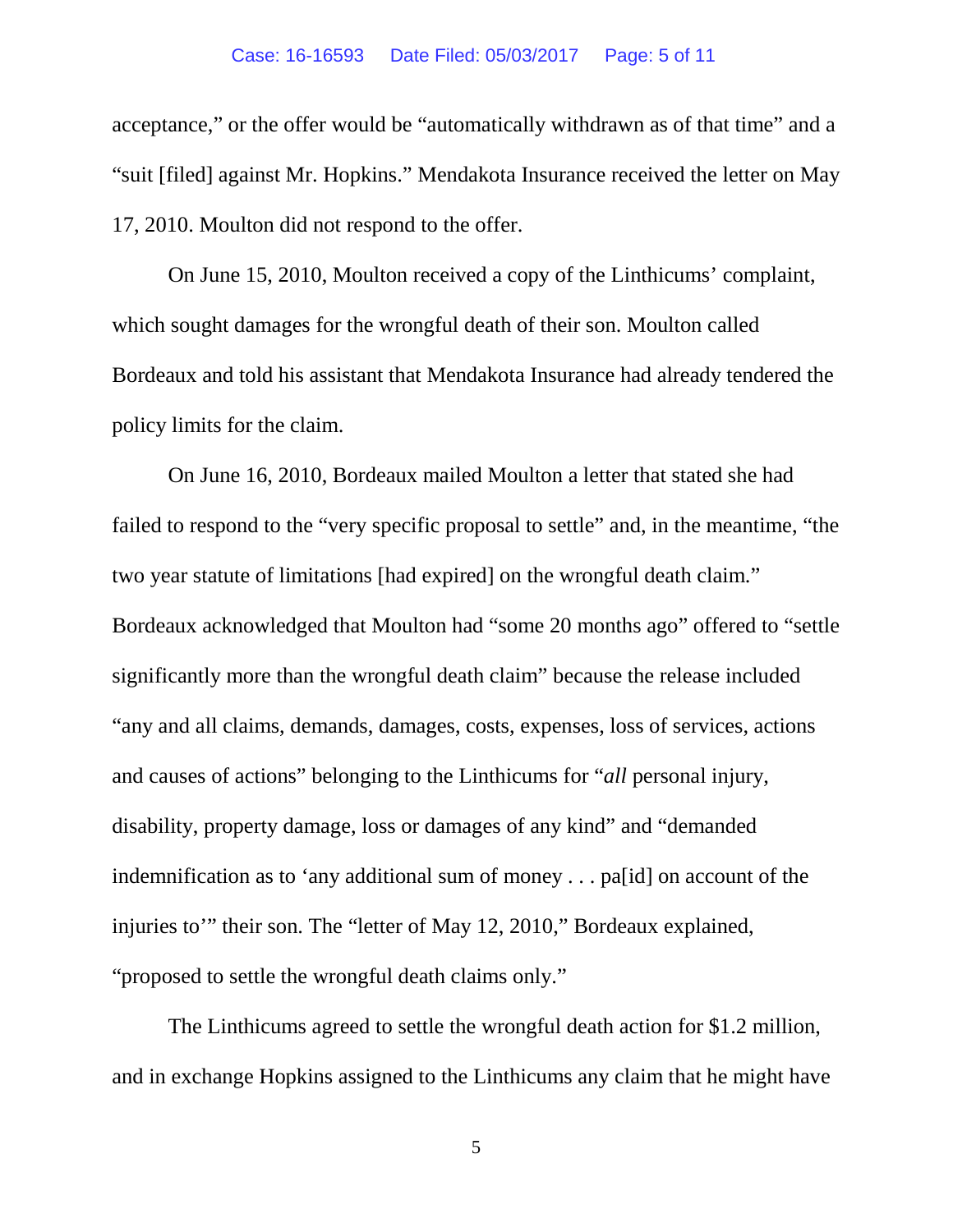against Mendakota Insurance. The insurance company paid the Linthicums the limits of Hopkins's insurance policy.

The Linthicums filed a complaint in a Georgia court that Mendakota Insurance was liable for "negligently, carelessly, unreasonably, foolishly, stubbornly, litigiously, or in bad faith failing or refusing to settle [their] claim for the wrongful death of their child within the applicable limits of [Hopkins's insurance] policy." The company removed the action to district court and moved for summary judgment. The Linthicums moved for partial summary judgment.

The district court granted the motion of Mendakota Insurance and denied the Linthicums' motion. The district court ruled that the company did not act in bad faith because the Linthicums' "counter-offer to accept the policy limits in exchange for settling only [their] claim for wrongful death" would not "fully settle [their] claims against Mr. Hopkins." The counter-offer, the district court determined, exposed Hopkins to potential liability for the child's pain and suffering.

#### **II. STANDARD OF REVIEW**

We review a summary judgment *de novo*. *Mesa v. Clarendon Nat'l Ins. Co.*, 799 F.3d 1353, 1358 (11th Cir. 2015). Summary judgment is appropriate when "there is no genuine dispute as to any material fact and the movant is entitled to judgment as a matter of law." Fed. R. Civ. P. 56(a).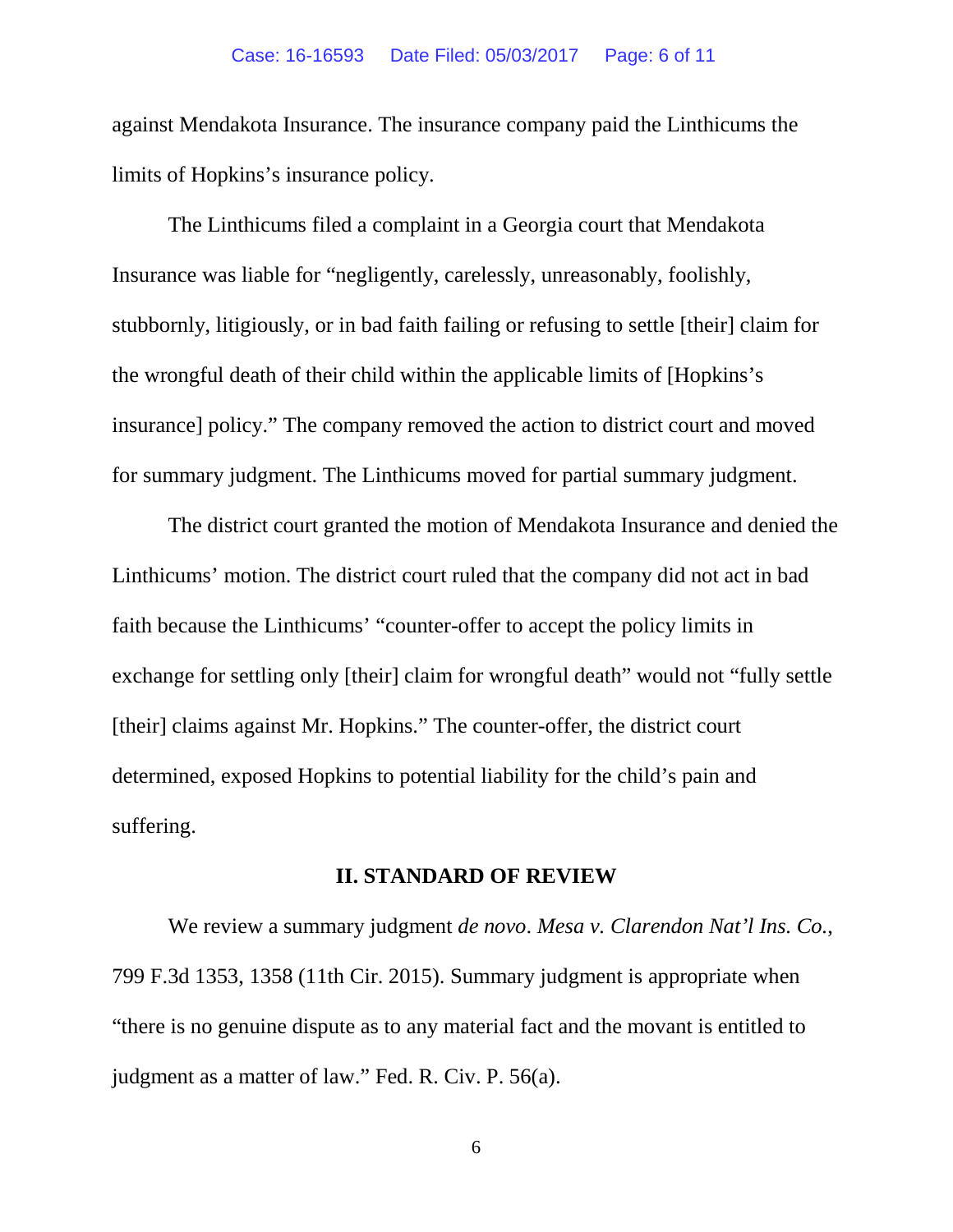#### **III. DISCUSSION**

The Linthicums argue that the district court erroneously "relied on a possible pain and suffering claim for a non-existent estate in ruling that Mendakota had no duty to respond to an offer to settle the wrongful death claim only." That "created a new type of 'safe harbor' for automobile liability insurance companies," which the Linthicums argue, "conflicts with existing Georgia law." They contend that Mendakota Insurance "ignored a reasonable opportunity to settle" and, by so doing, "violated its fiduciary duty to its insured." These arguments fail.

Under Georgia law, which the parties agree applies, "[a]n insurance company may be liable for the excess judgment entered against its insured based on the insurer's bad faith or negligent refusal to settle a personal claim within the policy limits." *Cotton States Mut. Ins. Co. v. Brightman*, 580 S.E.2d 519, 521 (Ga. 2003). With respect to settlement, an insurer must give its "insured the same faithful consideration it gives its own interest," *S. Gen. Ins. Co. v. Holt*, 416 S.E.2d 274, 276 (Ga. 1992), and "must use such care as would have been used by an ordinarily prudent insurer with no policy limit applicable to the claim," *Baker v. Huff*, 747 S.E.2d 1, 6 (Ga. Ct. App. 2013) (quoting *U.S. Fid. & Guar. Co. v. Evans*, 156 S.E.2d 809, 811 (Ga. Ct. App. 1967)). For that reason, "[a]n insurer has no affirmative duty to engage in negotiations concerning a settlement demand that is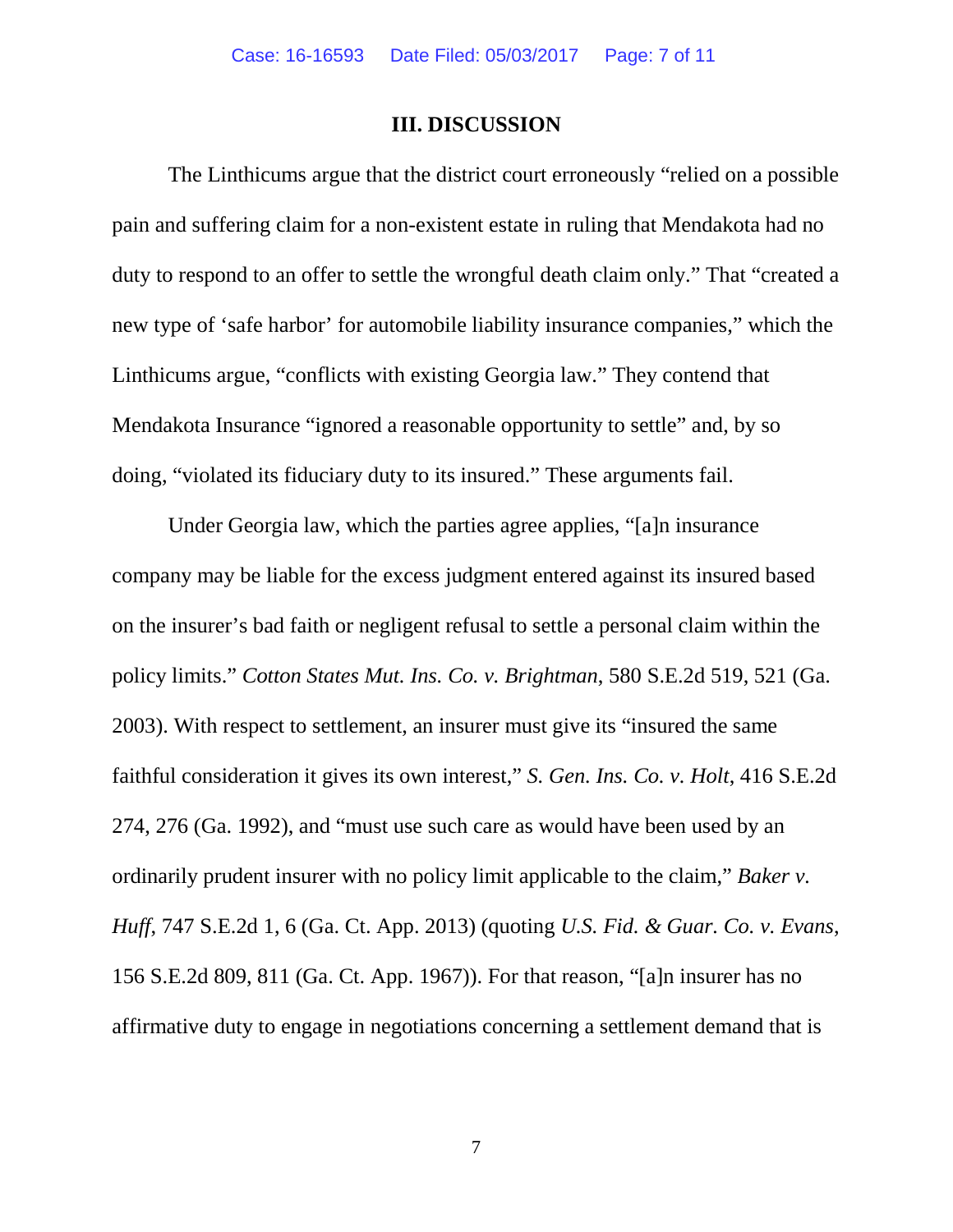in excess of the insurance policy's limits." *Id.* (internal quotation marks and citation omitted).

An insurer is not liable for failing to respond to a time-sensitive offer to settle for policy limits when the offer does not resolve fully the claim against its insured. *Id.* at 7. In *Baker*, a passenger injured during a car accident mailed Liberty Mutual Insurance Company a letter in which he offered to settle, within ten days, all his damages for bodily injury and to provide a full release in exchange for the \$100,000 available on its insured's automobile liability insurance policy. *Id.* at 5. Six days later, the passenger mailed Liberty Mutual a package containing a copy of his first letter and a second letter stating that he was "willing to accept \$100,000 to compensate him for his pain and suffering only" and that the "release should indicate that the amount tendered is meant to partially compensate him for his pain and suffering." *Id.* That second letter, the *Baker* court stated, "constituted a new offer . . . for a partial settlement of pain and suffering" and required "negotiations to fully settle the claim, which included additional damages for medical expenses and lost wages." *Id.* at 7. Because the second letter "was not an offer to fully settle a claim within the policy limits to which Liberty Mutual had a duty to respond," the insurer was "entitled to summary judgment" against its insured's complaint that it acted negligently or in bad faith in failing to accept the "settlement offers made in the [two] letters." *Id.*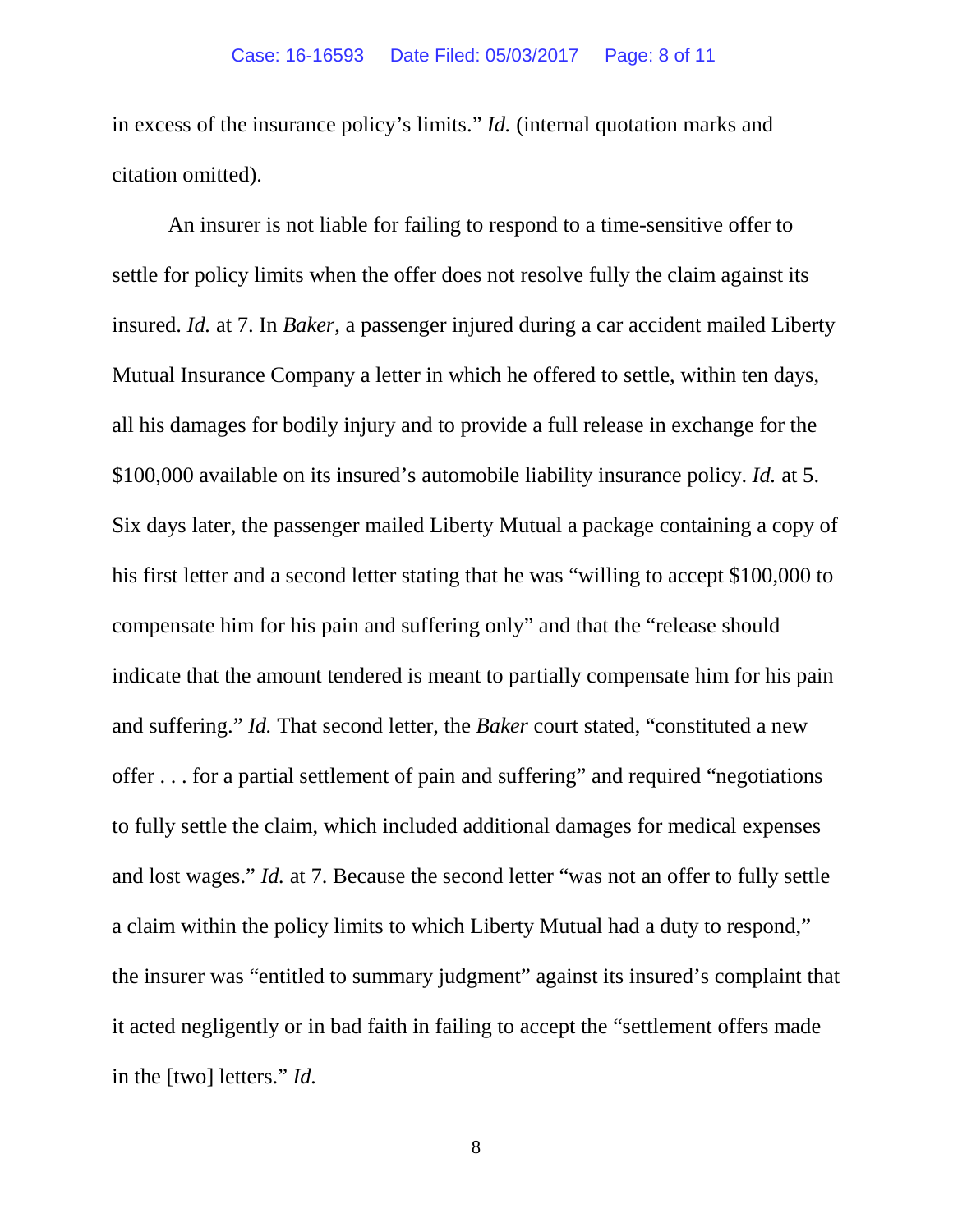Mendakota Insurance did not act negligently or in bad faith for failing to accept the Linthicums' offer to settle. Early in the negotiation process, the Linthicums' attorney told the insurance adjuster that the "case . . . [involved] both a wrongful death claim and an estate claim." Later, the Linthicums made a "demand [for] the limits of [the] policy . . . in full and final settlement of their claims for the wrongful death of their child" and offered to "execute a full release of . . . all claims for the wrongful death." That "was not an offer to fully settle a claim within the policy limits to which [Mendakota Insurance] had a duty to respond," *Baker*, 747 S.E.2d at 7, because the offer left unresolved the "estate claim" that the Linthicums had identified as a potential basis for recovery. And the Linthicums acknowledged in their June 16, 2010, letter to Mendakota Insurance that the offer "proposed to settle the wrongful death claims only." Like the insurer in *Baker*, Mendakota Insurance "had no duty to engage in negotiations concerning a settlement demand that [was] in excess of the insurance policy's limits." *Id.* (internal quotation marks and citation omitted).

The Linthicums contend that their offer was for full settlement because they "presented no estate claim," but that cause of action potentially was available to them. "When a person's death is the result of negligent conduct by another, and . . . the decedent consciously experienced pain and suffering as a result of the negligence, Georgia law provides a method for the recovery of wrongful death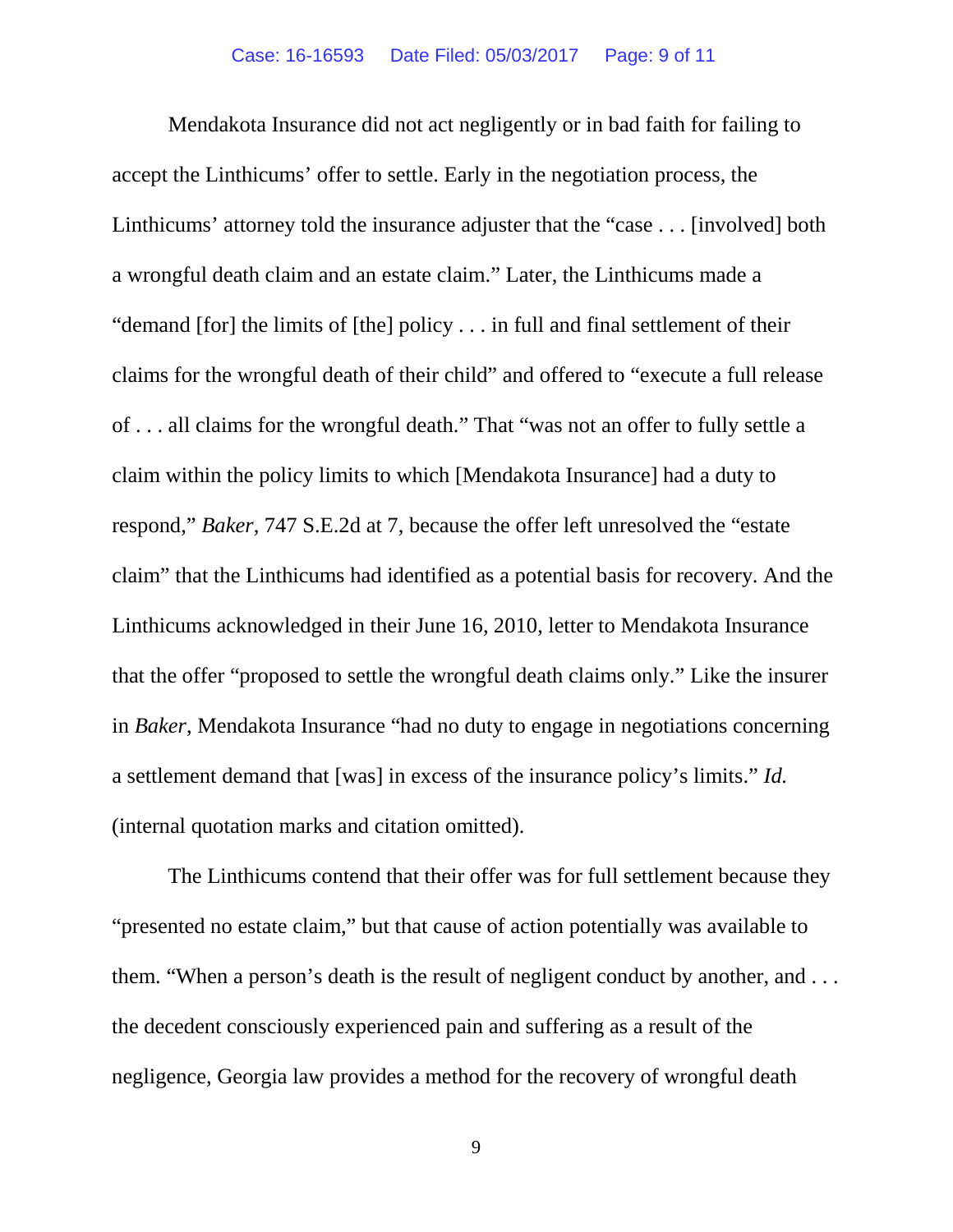damages and . . . for the separate recovery of damages for the decedent's pre-death pain and suffering." *Carroll Fulmer Logistics Corp. v. Hines*, 710 S.E.2d 888, 890 (Ga. Ct. App. 2011). A family member can sue, as a survivor, for the decedent's wrongful death under the Georgia Wrongful Death Act, Ga. Code Ann. § 51-4-1 *et seq*., and, as the administrator of the decedent's estate, for the pain and suffering that the decedent experienced before his death, Ga. Code Ann. § 9-2-41. *See Carroll Fulmer Logistics*, 710 S.E.2d at 891. That a family member is "in his individual capacity and in his capacity as administrator . . . legally different persons," *Smith v. Mem'l Med. Ctr., Inc.*, 430 S.E.2d 57, 59 (Ga. Ct. App. 1993), does not bar him from serving in both capacities. The Linthicums undeniably, as they argue, had "the right to decide what claim they [would] present and what claim they [would] not present." Even so, the possibility existed that they could sue both for the wrongful death of their child and for his pain and suffering. *See Chrysler Grp., LLC v. Walden*, 792 S.E.2d 754, 769 (Ga. Ct. App. 2016) (affirming awards to parents for wrongful death and for pain and suffering as administrators of child's estate); *Volkswagen of Am., Inc. v. Gentry*, 564 S.E.2d 733 (Ga. Ct. App. 2002) (same).

The Linthicums argue that Mendakota Insurance knew "the only claim they held against Hopkins was a wrongful death claim," but we disagree. The Linthicums also identified an "estate claim" as a potential basis to collect damages.